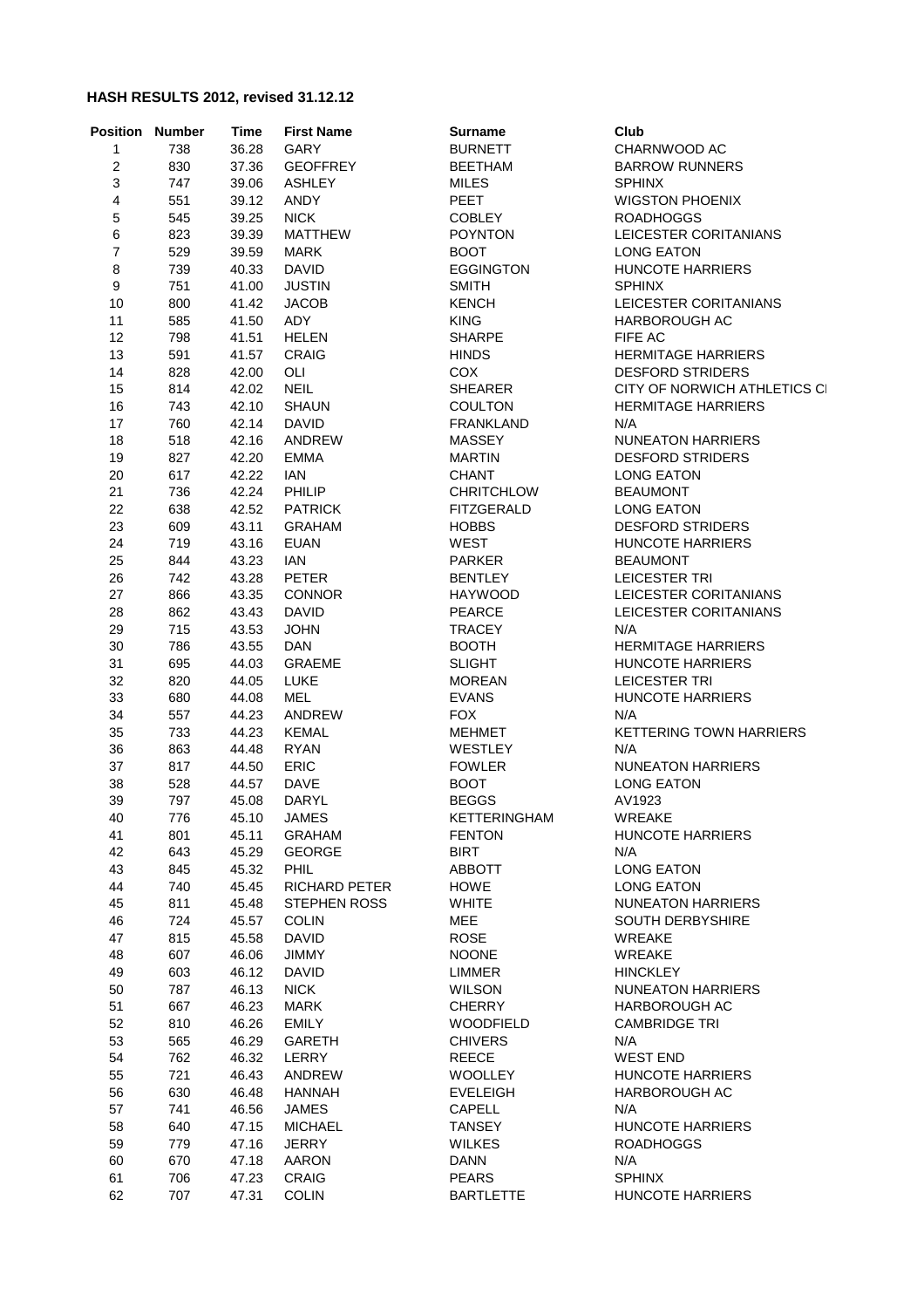| 63  | 633 | 47.33 | <b>NEIL</b>         | <b>FOSTER</b>      | N/A                             |
|-----|-----|-------|---------------------|--------------------|---------------------------------|
| 64  | 864 | 47.36 | <b>TREVOR</b>       | <b>LONGMAN</b>     | HUNCOTE HARRIERS                |
| 65  | 829 | 47.37 | <b>JULES</b>        | <b>TOONE</b>       | N/A                             |
| 66  | 553 | 47.38 | <b>DARRON</b>       | <b>HANDLEY</b>     | <b>SPHINX</b>                   |
|     |     |       |                     |                    |                                 |
| 67  | 718 | 47.41 | <b>BRIAN</b>        | <b>HARRIS</b>      | <b>WREAKE</b>                   |
| 68  | 746 | 47.52 | <b>MARK</b>         | <b>COYLE</b>       | <b>SPHINX</b>                   |
| 69  | 852 | 47.53 | <b>ELLIOT</b>       | <b>HIND</b>        | LEEDS UNIVERSITY UNION          |
| 70  | 761 | 48.03 | <b>PETER</b>        | <b>BARZETOVIC</b>  | <b>NUNEATON HARRIERS</b>        |
| 71  | 851 | 48.04 | <b>KIRBY</b>        | <b>BENNETT</b>     | N/A                             |
| 72  | 663 | 48.09 | <b>JERRY</b>        | <b>COOK</b>        | <b>SHEPSHED</b>                 |
|     |     |       |                     |                    |                                 |
| 73  | 567 | 48.13 | <b>BARRY</b>        | <b>HIBBERT</b>     | <b>HUNCOTE HARRIERS</b>         |
| 74  | 665 | 48.17 | <b>NIGEL</b>        | <b>MAGUIRE</b>     | <b>HATTON DARTS</b>             |
| 75  | 673 | 48.22 | <b>ANNA</b>         | <b>GARNIER</b>     | <b>THAMES HARE &amp; HOUNDS</b> |
| 76  | 541 | 48.23 | <b>DANIEL</b>       | <b>ANDERSON</b>    | N/A                             |
| 77  | 794 | 48.29 | <b>FRED</b>         | <b>HEATH</b>       | <b>NUNEATON HARRIERS</b>        |
| 78  | 555 | 48.30 | <b>MICHAEL</b>      | <b>LOCKWOOD</b>    | <b>LONG EATON</b>               |
|     |     |       |                     |                    | HUNCOTE HARRIERS                |
| 79  | 627 | 48.30 | <b>RYAN</b>         | <b>LAMBERT</b>     |                                 |
| 80  | 681 | 48.35 | <b>PAUL</b>         | <b>HUDSON</b>      | N/A                             |
| 81  | 682 | 48.38 | <b>JARED</b>        | <b>CROSS</b>       | N/A                             |
| 82  | 847 | 48.53 | <b>FLOYD</b>        | <b>JUKA</b>        | CLUB MR 'B'                     |
| 83  | 780 | 48.55 | <b>DALE</b>         | <b>JENKINS</b>     | <b>ROADHOGGS</b>                |
| 84  | 785 | 48.59 | <b>STEVEN</b>       | <b>TAMPIN</b>      | <b>HINCKLEY</b>                 |
| 85  | 659 | 49.08 | PHILIP              | <b>STOKES</b>      | N/A                             |
|     |     |       |                     |                    |                                 |
| 86  | 539 | 49.12 | <b>ANDY</b>         | <b>PARMEE</b>      | <b>LEICESTER TRI</b>            |
| 87  | 544 | 49.28 | <b>WAYNE</b>        | <b>HIGGINSON</b>   | N/A                             |
| 88  | 846 | 49.30 | CARL                | <b>BARTLAM</b>     | <b>BEAUMONT</b>                 |
| 89  | 590 | 49.33 | <b>STUART</b>       | <b>COE</b>         | <b>BEAUMONT</b>                 |
| 90  | 632 | 49.36 | <b>DAN</b>          | <b>EVELEIGH</b>    | N/A                             |
| 91  | 542 | 49.39 | <b>LORNA</b>        | <b>MUSKETT</b>     | <b>FLECKNEY &amp; KIBWORTH</b>  |
| 92  | 515 | 49.45 | <b>JOHN</b>         | <b>HALLISSEY</b>   | <b>ROADHOGGS</b>                |
|     |     |       |                     |                    |                                 |
| 93  | 818 | 49.57 | <b>NEIL</b>         | <b>FOWLER</b>      | <b>CREWE &amp; NANTWICH</b>     |
| 94  | 834 | 50.00 | <b>MARC</b>         | <b>KETNOR</b>      | N/A                             |
| 95  | 678 | 50.05 | <b>DAVID</b>        | <b>RILEY</b>       | <b>LONG EATON</b>               |
| 96  | 662 | 50.12 | <b>THOMAS</b>       | <b>HARRIS</b>      | <b>HUNCOTE HARRIERS</b>         |
| 97  | 594 | 50.13 | <b>JASON</b>        | <b>BROTHERHOOD</b> | <b>HINCKLEY</b>                 |
| 98  | 599 | 50.25 | <b>SIMON</b>        | <b>EARLEY</b>      | <b>HINCKLEY</b>                 |
| 99  | 532 | 50.28 | <b>PAUL</b>         | <b>BURCHELL</b>    | <b>LONG EATON</b>               |
|     | 765 | 50.29 | <b>PETER</b>        | <b>GREENFIELD</b>  | <b>NUNEATON HARRIERS</b>        |
| 100 |     |       |                     |                    |                                 |
| 101 | 783 | 50.30 | <b>GRAEME</b>       | <b>ROLFE</b>       | <b>HARBOROUGH AC</b>            |
| 102 | 792 | 50.31 | <b>KEVIN</b>        | <b>NAUGHTON</b>    | <b>SPHINX</b>                   |
| 103 | 790 | 50.35 | LOU                 | <b>GIBSON</b>      | <b>HINCKLEY</b>                 |
| 104 | 596 | 50.36 | <b>MATTHEW</b>      | <b>JOHNSON</b>     | <b>HINCKLEY</b>                 |
| 105 | 826 | 50.38 | <b>MARY</b>         | <b>HALL</b>        | <b>NUNEATON HARRIERS</b>        |
| 106 | 781 | 50.40 | <b>COLIN</b>        | <b>BOWPITT</b>     | <b>ROADHOGGS</b>                |
| 107 | 710 | 50.45 | <b>RICHARD</b>      | <b>SAUNDERS</b>    | N/A                             |
|     |     |       |                     |                    |                                 |
| 108 | 713 | 50.47 | <b>DAVID</b>        | <b>STEPHENS</b>    | N/A                             |
| 109 | 586 | 50.48 | <b>MARK</b>         | <b>HUDSON</b>      | <b>LONG EATON</b>               |
| 110 | 546 | 50.49 | JAMES               | O'DOWD             | <b>HUNCOTE HARRIERS</b>         |
| 111 | 577 | 50.50 | <b>SCOTT</b>        | <b>BEASLEY</b>     | <b>WREAKE</b>                   |
| 112 | 525 | 51.00 | <b>CHAZ</b>         | <b>HARDING</b>     | <b>DESFORD STRIDERS</b>         |
| 113 | 660 | 51.03 | <b>OLIVER</b>       | <b>COOK</b>        | <b>LONG EATON</b>               |
| 114 | 645 | 51.05 | <b>ROB</b>          | <b>PRATT</b>       | <b>HINCKLEY</b>                 |
| 115 | 514 | 51.07 | <b>PHOENIX</b>      | <b>HOYLE</b>       | <b>WIGSTON PHOENIX</b>          |
|     |     |       |                     |                    |                                 |
| 116 | 838 | 51.13 | LEWIS               | <b>CULPIN</b>      | N/A                             |
| 117 | 674 | 51.14 | <b>DAVID</b>        | <b>GOULD</b>       | <b>WEST BROMWICH HARRIERS</b>   |
| 118 | 675 | 51.15 | <b>LEE</b>          | WESTLEY            | <b>CLAPHAM CHASERS</b>          |
| 119 | 511 | 51.20 | <b>ARCHER</b>       | PEEL               | N/A                             |
| 120 | 766 | 51.21 | <b>IAN JACK</b>     | <b>CHOWN</b>       | <b>KETTERING TOWN HARRIERS</b>  |
| 121 | 689 | 51.22 | <b>STEPHEN JOHN</b> | ARNOLD             | <b>NUNEATON HARRIERS</b>        |
| 122 | 601 | 51.23 | AMANDA              | <b>HARRIS</b>      | <b>NUNEATON HARRIERS</b>        |
|     |     |       |                     |                    |                                 |
| 123 | 552 | 51.24 | <b>RICHARD</b>      | <b>THOMAS</b>      | <b>HUNCOTE HARRIERS</b>         |
| 124 | 764 | 51.30 | LES                 | <b>CHESTERTON</b>  | <b>WIGSTON PHOENIX</b>          |
| 125 | 803 | 51.31 | GARY                | <b>DAVIES</b>      | <b>WEST END</b>                 |
| 126 | 816 | 51.32 | <b>PAUL</b>         | PAVER              | <b>DESFORD STRIDERS</b>         |
| 127 | 647 | 51.39 | <b>ANTHONY</b>      | <b>PONCIA</b>      | <b>KETTERING TOWN HARRIERS</b>  |
|     |     |       |                     |                    |                                 |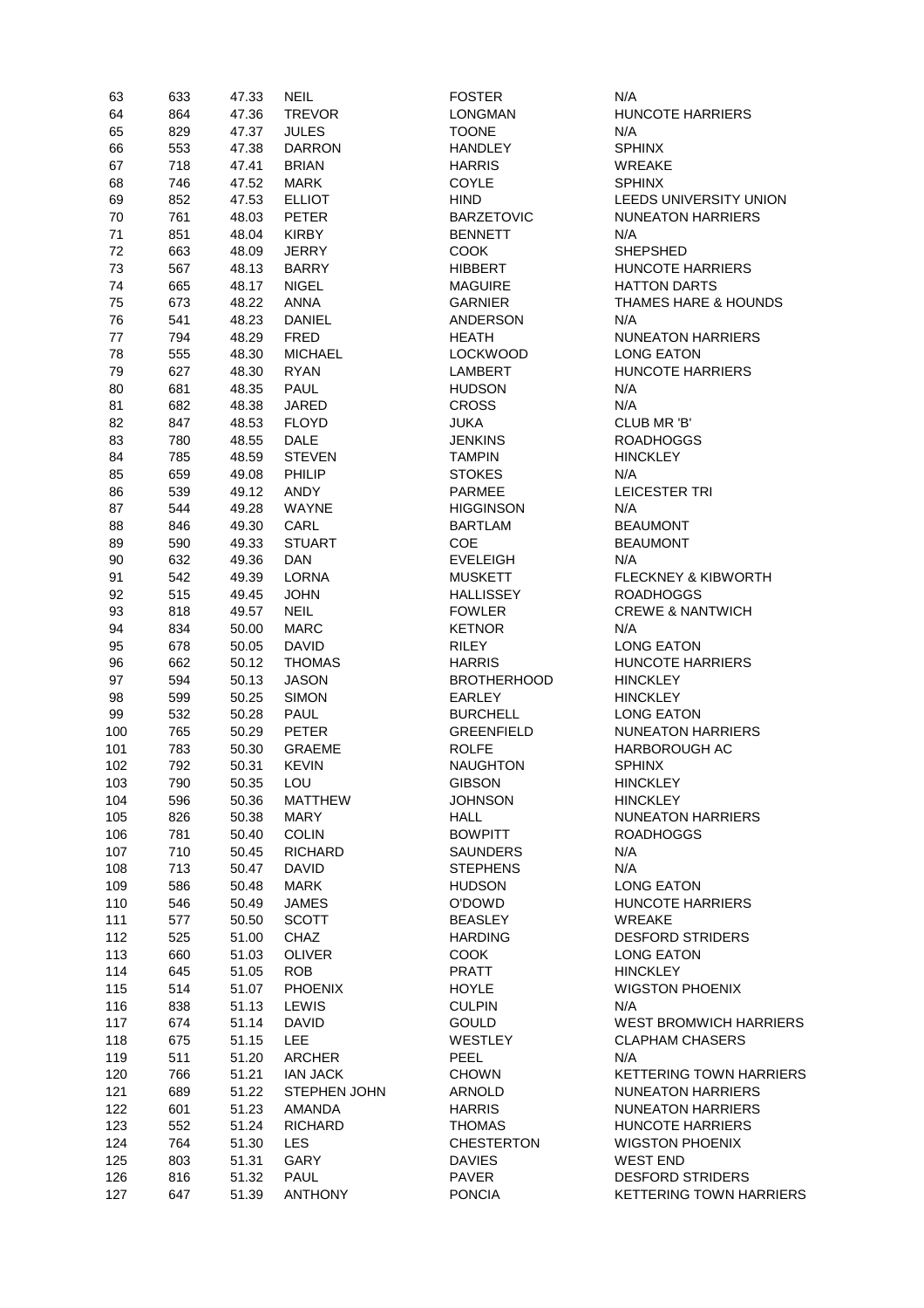| 128 | 784 | 51.40 | PHILIP             | <b>WILSON</b>    | <b>SPHINX</b>        |
|-----|-----|-------|--------------------|------------------|----------------------|
| 129 | 878 | 51.41 | <b>RICHARD</b>     | <b>HURST</b>     | N/A                  |
| 130 | 534 | 51.42 | <b>ALASTAIR</b>    | <b>ORENCAS</b>   | <b>HUNCOTE HAR</b>   |
| 131 | 750 | 51.44 | <b>ROSS</b>        | <b>TYRRELL</b>   | N/A                  |
| 132 | 616 | 51.45 | <b>LUKE</b>        | <b>OWEN</b>      | N/A                  |
| 133 | 538 | 51.53 | <b>DAVID</b>       | <b>KIND</b>      | <b>HERMITAGE HA</b>  |
| 134 | 569 | 51.54 | <b>TONY</b>        | SIDDON           | <b>HUNCOTE HAR</b>   |
| 135 | 631 | 51.57 | ADRIAN             | <b>PAYNE</b>     | <b>WEST END</b>      |
| 136 | 744 | 52.00 | <b>DENIS</b>       | <b>THOMPSON</b>  | <b>WEST END</b>      |
| 137 | 661 | 52.13 | <b>STEVE</b>       | <b>ROBINSON</b>  | N/A                  |
| 138 | 697 | 52.21 | <b>MARTIN</b>      | <b>WHITE</b>     | <b>LEICESTER TRI</b> |
| 139 | 837 | 52.26 | <b>RICHARD</b>     | <b>FERGUSON</b>  | <b>LONG EATON</b>    |
| 140 | 549 | 52.43 | <b>CAROLINE</b>    | <b>SCOTT</b>     | <b>SINFIN</b>        |
| 141 | 877 | 52.45 | <b>MARTIN</b>      | <b>MAWBY</b>     | N/A                  |
| 142 | 819 | 52.53 | <b>BRIAN</b>       | <b>MACKEY</b>    | <b>HUNCOTE HAR</b>   |
| 143 | 722 | 52.57 | <b>TOM</b>         | <b>PARKER</b>    | <b>WREAKE</b>        |
| 144 | 849 | 53.03 | <b>NIGEL</b>       | <b>TYRRELL</b>   | N/A                  |
| 145 | 510 | 53.05 | JAMIE              | <b>SLY</b>       | N/A                  |
| 146 | 688 | 53.10 | <b>MARTIN</b>      | <b>SIDDON</b>    | N/A                  |
| 147 | 568 | 53.21 | <b>DEAN</b>        | <b>HASSALL</b>   | <b>WIGSTON PHO</b>   |
| 148 | 602 | 53.23 | PHILIP             | <b>HARRIS</b>    | <b>NUNEATON HAI</b>  |
| 149 | 550 | 53.32 | <b>CRAIG</b>       | <b>ATTON</b>     | <b>ROADHOGGS</b>     |
|     | 581 |       | SAM                | <b>WINTERS</b>   | <b>WIGSTON PHO</b>   |
| 150 |     | 53.33 |                    |                  |                      |
| 151 | 526 | 53.36 | <b>MARK</b>        | <b>GREGORY</b>   | <b>HUNCOTE HAR</b>   |
| 152 | 582 | 53.39 | <b>ROBERT</b>      | <b>NURSE</b>     | <b>WIGSTON PHO</b>   |
| 153 | 613 | 53.40 | <b>ROBERT NOEL</b> | <b>SHARRATT</b>  | <b>BURTON AC</b>     |
| 154 | 623 | 53.41 | <b>SIMON</b>       | <b>DURRANCE</b>  | N/A                  |
| 155 | 696 | 53.44 | <b>PHIL</b>        | <b>WATTS</b>     | <b>HUNCOTE HAR</b>   |
| 156 | 536 | 53.45 | <b>DANIEL</b>      | <b>BANNATYNE</b> | <b>ROADHOGGS</b>     |
| 157 | 772 | 53.46 | <b>FRANK</b>       | <b>KUSK</b>      | <b>BEAUMONT</b>      |
| 158 | 861 | 53.53 | <b>JACKIE</b>      | <b>BROWN</b>     | <b>ROADHOGGS</b>     |
| 159 | 734 | 53.55 | PHILIP             | <b>CASWELL</b>   | <b>WEST END</b>      |
| 160 | 749 | 53.59 | <b>PETE</b>        | <b>HAUGHTON</b>  | <b>SPHINX</b>        |
| 161 | 605 | 54.00 | <b>IAN</b>         | <b>DAVIES</b>    | <b>SPHINX</b>        |
| 162 | 753 | 54.09 | <b>MITCH</b>       | <b>TIMMS</b>     | <b>SPHINX</b>        |
| 163 | 858 | 54.18 | <b>DUNCAN</b>      | <b>GEDGE</b>     | <b>LONG EATON</b>    |
| 164 | 840 | 54.21 | <b>DARREN</b>      | <b>NEWTON</b>    | <b>HUNCOTE HAR</b>   |
| 165 | 583 | 54.29 | <b>CATHERINE</b>   | <b>ROWE</b>      | <b>LONG EATON</b>    |
| 166 | 831 | 54.41 | <b>PAUL</b>        | <b>ROBSON</b>    | N/A                  |
| 167 | 620 | 54.43 | <b>JONATHAN</b>    | <b>STRONG</b>    | <b>HINCKLEY</b>      |
| 168 | 879 | 54.57 | <b>ANDY</b>        | <b>MACKAY</b>    | N/A                  |
| 169 | 600 | 55.06 | ALEX               | <b>BRUCE</b>     | <b>NUNEATON HAI</b>  |
| 170 | 716 | 55.10 | <b>DARRON</b>      | <b>LYON</b>      | <b>NUNEATON HAI</b>  |
| 171 | 799 | 55.11 | <b>CHERYL</b>      | <b>BROWN</b>     | LONG EATON           |
| 172 | 788 | 55.51 | <b>SIMONE</b>      | <b>WILSON</b>    | <b>NUNEATON HAI</b>  |
| 173 | 822 | 56.13 | ANISSIA            | <b>WHITE</b>     | PLYMSTOCK RO         |
| 174 | 821 | 56.20 | ian                | <b>WHITE</b>     | <b>FELL RUNNERS</b>  |
| 175 | 513 | 56.23 | ANDREW             | LEDWITH          | HUNCOTE HAR          |
| 176 | 870 | 56.28 | <b>MARC</b>        | <b>ORTON</b>     | N/A                  |
| 177 | 833 | 56.32 | SEAN               | <b>TEBBUTT</b>   | <b>DESFORD STRI</b>  |
| 178 | 771 | 56.40 | <b>PAUL</b>        | <b>EDGSON</b>    | <b>BEAUMONT</b>      |
| 179 | 699 | 56.51 | <b>STEVE</b>       | <b>DEWICK</b>    | <b>STILTON</b>       |
| 180 | 705 | 56.53 | <b>BRYAN</b>       | <b>PEARS</b>     | <b>SPHINX</b>        |
| 181 | 618 | 57.03 | <b>TONY</b>        | LAY              | HUNCOTE HAR          |
| 182 | 566 | 57.05 | <b>CHRIS</b>       | <b>HOCKEY</b>    | N/A                  |
| 183 | 732 | 57.07 | YVONNE             | <b>MEHMET</b>    | <b>KETTERING TO</b>  |
|     |     |       |                    |                  | N/A                  |
| 184 | 873 | 57.13 | <b>MARC</b>        | <b>BOLLARD</b>   |                      |
| 185 | 579 | 57.14 | <b>VINCENT</b>     | ARMSTRONG        | N/A                  |
| 186 | 523 | 57.16 | <b>DAMIAN</b>      | <b>COWLISHAW</b> | <b>LONG EATON</b>    |
| 187 | 843 | 57.17 | <b>MATTHEW</b>     | <b>BOOT</b>      | N/A                  |
| 188 | 524 | 57.27 | <b>MIKE</b>        | <b>PERCIVAL</b>  | <b>HUNCOTE HAR</b>   |
| 189 | 768 | 57.28 | <b>JASON</b>       | <b>TOMKINS</b>   | HUNCOTE HAR          |
| 190 | 767 | 57.31 | <b>PAUL</b>        | <b>NICHOLSON</b> | HUNCOTE HAR          |
| 191 | 700 | 57.33 | ALEX               | <b>DOORY</b>     | HUNCOTE HAR          |
| 192 | 540 | 57.36 | AIMEE              | <b>BROWNE</b>    | N/A                  |

**TE HARRIERS AGE HARRIERS TE HARRIERS TE HARRIERS N PHOENIX** TON HARRIERS **N PHOENIX TE HARRIERS** IN PHOENIX **TE HARRIERS TE HARRIERS** TON HARRIERS TON HARRIERS TON HARRIERS TOCK ROAD RUNNERS JNNERS ASSOCIATION **TE HARRIERS** RD STRIDERS **TE HARRIERS ING TOWN HARRIERS TE HARRIERS TE HARRIERS TE HARRIERS TE HARRIERS**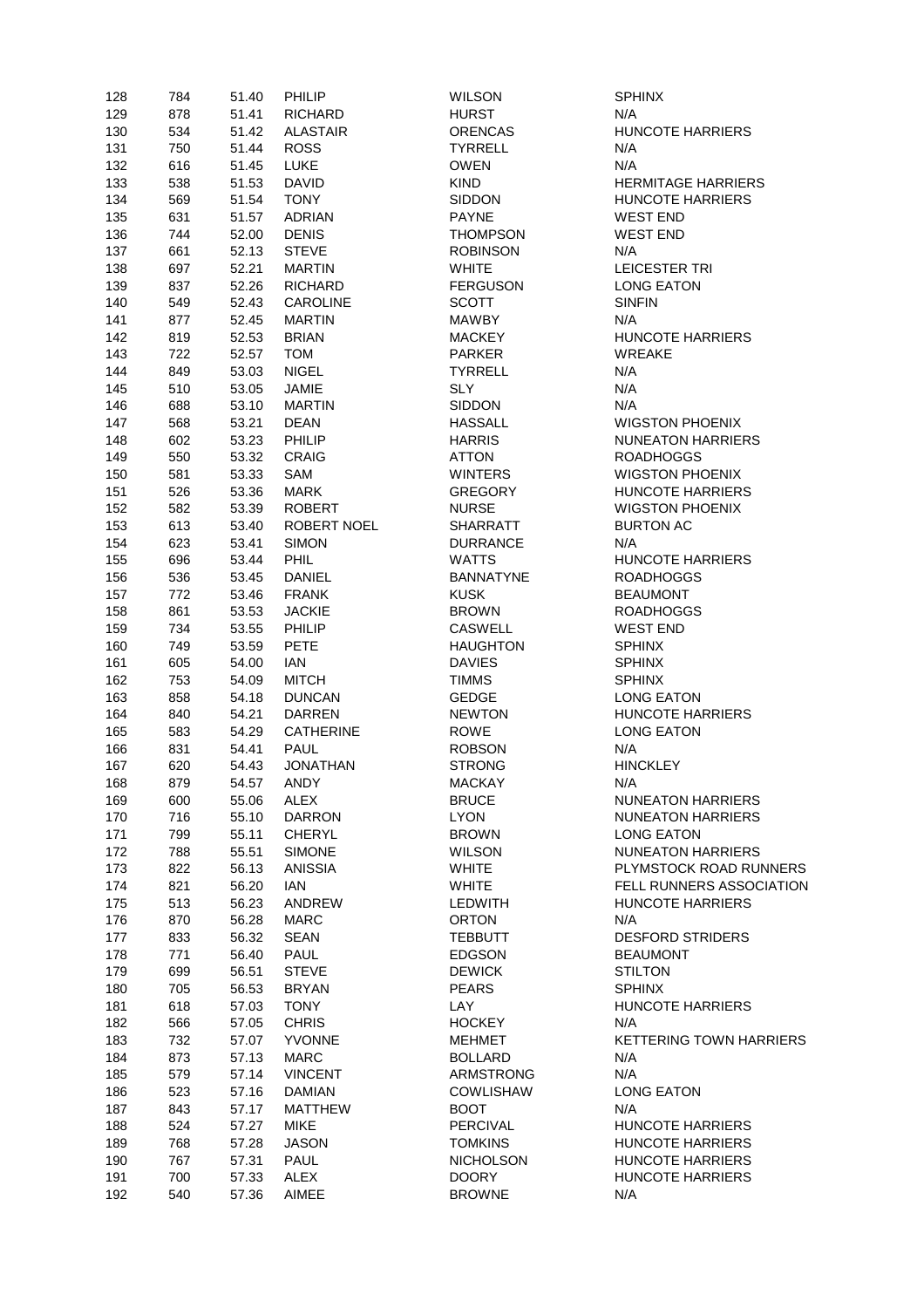| 193 | 701 | 57.37 | <b>RUSS</b>           | <b>JACKSON</b>    | N/A                            |
|-----|-----|-------|-----------------------|-------------------|--------------------------------|
| 194 | 614 | 57.40 | JAMIE                 | <b>DAVIES</b>     | FLECKNEY & KIBWORTH            |
| 195 | 727 | 57.50 | <b>PETER</b>          | <b>LONG</b>       | <b>ROLLS ROYCE HARRIERS</b>    |
| 196 | 646 | 58.01 | <b>DUNCAN</b>         | <b>FOLEY</b>      | <b>HUNCOTE HARRIERS</b>        |
| 197 | 584 | 58.02 | <b>BILL</b>           | <b>SHEPPARD</b>   | <b>LONG EATON</b>              |
| 198 | 637 | 58.05 | <b>MICHAEL</b>        | <b>GILDING</b>    | <b>WEST END</b>                |
|     |     |       |                       | <b>GASPER</b>     |                                |
| 199 | 813 | 58.07 | AMY                   |                   | <b>ROADHOGGS</b>               |
| 200 | 656 | 58.14 | <b>BARBARA</b>        | <b>HERMANN</b>    | <b>ROADHOGGS</b>               |
| 201 | 698 | 58.16 | ANDREW                | <b>RANSON</b>     | <b>NUNEATON TRI</b>            |
| 202 | 692 | 58.20 | <b>MARA IAN</b>       | <b>JARVIS</b>     | <b>NUNEATON TRI</b>            |
| 203 | 671 | 58.21 | <b>BEX</b>            | <b>TAYLOR</b>     | N/A                            |
| 204 | 641 | 58.26 | <b>TRUDI</b>          | <b>UNWIN</b>      | <b>HUNCOTE HARRIERS</b>        |
| 205 | 648 | 58.30 | <b>BARBARA</b>        | <b>FULTON</b>     | <b>KETTERING TOWN HARRIERS</b> |
| 206 | 610 | 58.35 | <b>SIMON</b>          | COLE              | <b>BARROW RUNNERS</b>          |
| 207 | 757 | 58.36 | <b>MARIE</b>          | <b>COLLINS</b>    | <b>WREAKE</b>                  |
| 208 | 758 | 58.40 | <b>JANE</b>           | <b>MAYES</b>      | <b>WREAKE</b>                  |
| 209 | 871 | 58.45 | <b>DEAN</b>           | <b>YEOMANS</b>    | N/A                            |
| 210 | 802 | 58.54 | <b>BERNADETTE</b>     | <b>OWEN</b>       | <b>FLECKNEY &amp; KIBWORTH</b> |
| 211 | 770 | 58.58 | <b>MICK</b>           | <b>YEOMAN</b>     | <b>BOWLINE CLIMBING CLUB</b>   |
| 212 | 712 | 58.59 | <b>HELEN</b>          | <b>STEPHENS</b>   | N/A                            |
| 213 | 657 | 59.03 | <b>PAUL</b>           | <b>BRADSHAW</b>   | <b>DESFORD STRIDERS</b>        |
|     |     |       |                       |                   |                                |
| 214 | 664 | 59.11 | <b>NEIL</b>           | <b>BACON</b>      | <b>HINCKLEY</b>                |
| 215 | 691 | 59.14 | <b>STEPHEN</b>        | <b>HATCHER</b>    | <b>HINCKLEY</b>                |
| 216 | 672 | 59.16 | <b>JONATHON</b>       | <b>FIELDS</b>     | N/A                            |
| 217 | 685 | 59.22 | <b>ASHLEY</b>         | <b>MORRIS</b>     | N/A                            |
| 218 | 836 | 59.26 | <b>MATTHEW JOHN</b>   | <b>WADDINGTON</b> | N/A                            |
| 219 | 642 | 59.28 | <b>CHRIS</b>          | <b>UNWIN</b>      | HUNCOTE HARRIERS               |
| 220 | 791 | 59.29 | <b>DAVID</b>          | <b>PLAYFORD</b>   | <b>DESFORD STRIDERS</b>        |
| 221 | 759 | 59.50 | GARY                  | <b>GRIMSLEY</b>   | <b>DESFORD STRIDERS</b>        |
| 222 | 726 | 59.55 | <b>EMMA</b>           | <b>DYSON</b>      | <b>HATTON DARTS</b>            |
| 223 | 854 | 59.56 | REBECCA               | <b>ALLTON</b>     | N/A                            |
| 224 | 805 | 60.06 | <b>RICHARD</b>        | <b>PEARSON</b>    | <b>WIGSTON PHOENIX</b>         |
| 225 | 687 | 60.12 | <b>GILL</b>           | <b>MCGARRY</b>    | <b>HINCKLEY</b>                |
| 226 | 531 | 60.14 | <b>RACHEL</b>         | <b>ARGENT</b>     | <b>LONG EATON</b>              |
| 227 | 755 | 60.14 | <b>KEITH</b>          | <b>CHAMBERS</b>   | <b>HUNCOTE HARRIERS</b>        |
| 228 | 756 | 60.26 | <b>SANDRA</b>         | <b>ANKERS</b>     | <b>HUNCOTE HARRIERS</b>        |
| 229 | 848 | 60.40 | <b>JON</b>            | <b>GUNNELL</b>    | <b>WIGSTON PHOENIX</b>         |
| 230 | 580 | 60.53 | <b>REBECCA</b>        | <b>BOND</b>       | <b>LONG EATON</b>              |
| 231 | 777 | 60.55 | <b>JULIE</b>          | <b>DUTTON</b>     | <b>WREAKE</b>                  |
| 232 | 676 | 61.00 | PAUL STEPHEN          | <b>PARKER</b>     | <b>BOWLINE CLIMBING CLUB</b>   |
| 233 | 865 | 61.17 | <b>TRACEY</b>         | <b>POWELL</b>     | <b>BARROW RUNNERS</b>          |
| 234 | 570 | 61.18 | <b>CLARE</b>          | <b>MENDES</b>     | <b>ROADHOGGS</b>               |
| 235 | 686 | 61.19 | <b>ROBIN</b>          | MEYNELL           | N/A                            |
| 236 | 576 | 61.20 | <b>JACKIE</b>         | <b>KING</b>       | <b>HARBOROUGH AC</b>           |
|     |     |       |                       | <b>MINTY</b>      | N/A                            |
| 237 | 683 | 61.37 | JULIA<br><b>COLIN</b> | <b>BOSTOCK</b>    | <b>LONG EATON</b>              |
| 238 | 720 | 61.46 |                       |                   |                                |
| 239 | 611 | 62.02 | DAVID PETER           | KELLY             | <b>SPHINX</b>                  |
| 240 | 669 | 62.02 | <b>BEN</b>            | <b>SHARMAN</b>    | N/A                            |
| 241 | 668 | 62.07 | <b>KRIS</b>           | <b>CARTWRIGHT</b> | N/A                            |
| 242 | 804 | 62.07 | <b>JEREMY</b>         | <b>ACKERS</b>     | SOUTH DEVON AC                 |
| 243 | 782 | 62.17 | JOHN DAWSON           | WEIR              | N/A                            |
| 244 | 857 | 62.30 | <b>JOHN</b>           | <b>BROADBENT</b>  | N/A                            |
| 245 | 769 | 62.35 | <b>PETER</b>          | <b>FOWLES</b>     | <b>LONG EATON</b>              |
| 246 | 860 | 62.43 | IAN                   | <b>FRISBY</b>     | N/A                            |
| 247 | 824 | 62.44 | <b>GRAIG</b>          | <b>BURBIDGE</b>   | N/A                            |
| 248 | 561 | 62.52 | <b>BENEDETTA</b>      | <b>ROSSI</b>      | N/A                            |
| 249 | 795 | 63.02 | <b>NEVILLE A</b>      | <b>BATES</b>      | <b>NUNEATON HARRIERS</b>       |
| 250 | 588 | 63.12 | <b>RAY</b>            | <b>HARRIS</b>     | N/A                            |
| 251 | 809 | 63.13 | <b>SIMON</b>          | <b>HUDSON</b>     | N/A                            |
| 252 | 690 | 63.14 | <b>JOHN</b>           | <b>STARBUCK</b>   | <b>BIRSTALL</b>                |
| 253 | 842 | 63.24 | <b>FRANCINE</b>       | <b>THOMAS</b>     | N/A                            |
| 254 | 839 | 63.25 | <b>REBECCA</b>        | <b>BOWLER</b>     | N/A                            |
| 255 | 560 | 63.36 | ian                   | <b>BASS</b>       | <b>ROADHOGGS</b>               |
| 256 | 628 | 63.42 | <b>SEEMA</b>          | <b>PATEL</b>      | <b>HUNCOTE HARRIERS</b>        |
| 257 | 636 | 63.44 | <b>STEVE</b>          | <b>BAILEY</b>     | <b>DESFORD STRIDERS</b>        |
|     |     |       |                       |                   |                                |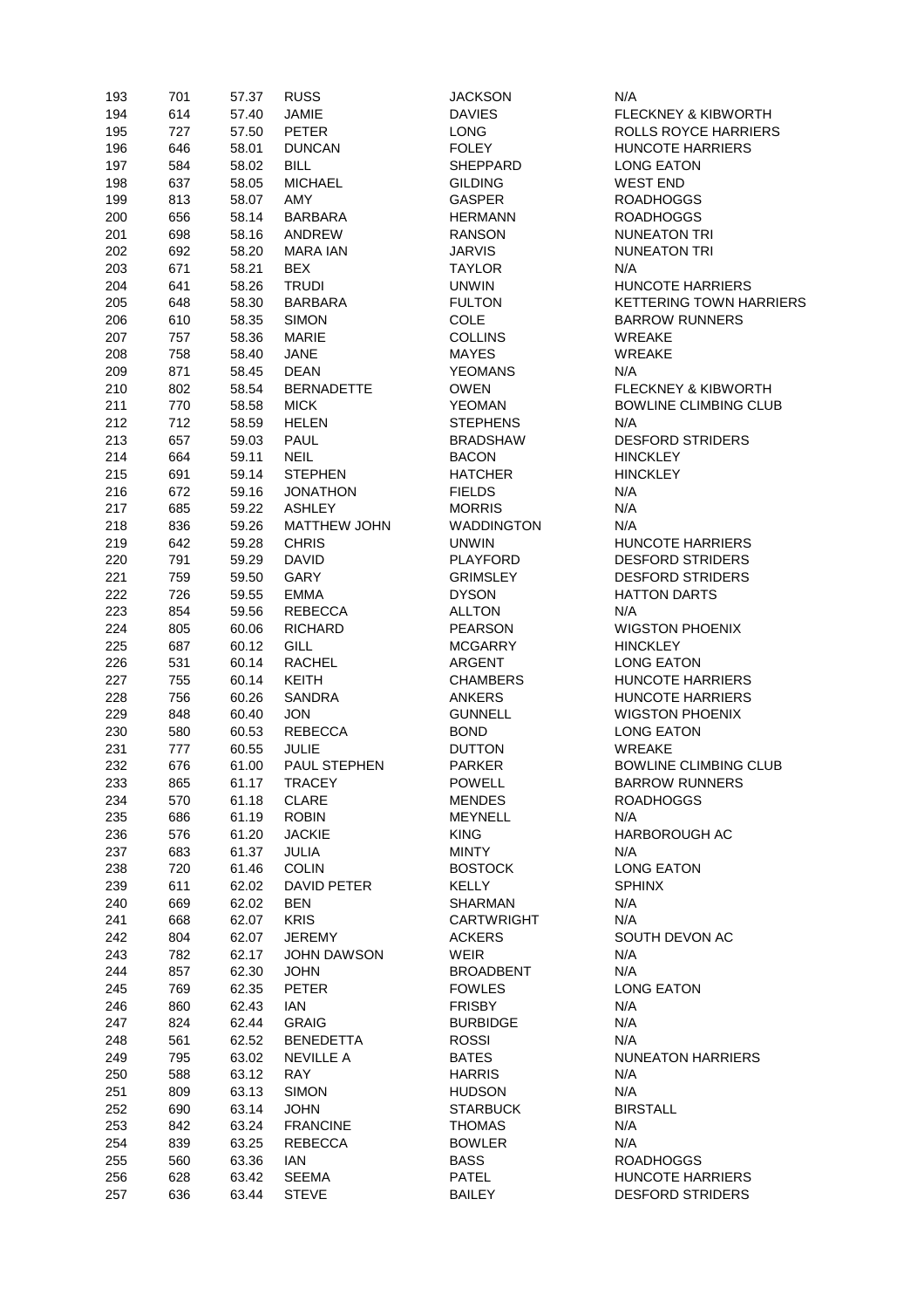| 258 | 717 | 63.45 | <b>BRYAN</b>                | <b>GALLAGHER</b>   | <b>BARROW RUNNERS</b>        |
|-----|-----|-------|-----------------------------|--------------------|------------------------------|
| 259 | 775 | 63.53 | NICHOLA DIANE               | <b>RODER</b>       | <b>LEICESTER TRI</b>         |
| 260 | 789 | 63.53 | <b>DAVID</b>                | <b>SAUNDERS</b>    | LEICESTER CORITANIANS        |
| 261 | 850 | 63.53 | CHRISTOPHER ANTONY SHERWOOD |                    | <b>LEICESTER TRI</b>         |
| 262 | 634 | 63.58 | <b>DAVID</b>                | <b>ROBINSON</b>    | N/A                          |
| 263 | 856 | 64.20 | <b>MATTHEW</b>              | <b>BROADBENT</b>   | N/A                          |
| 264 | 729 | 64.32 | <b>TRUDY</b>                | <b>SHARPE</b>      | <b>ROADHOGGS</b>             |
| 265 | 853 | 64.48 | <b>RICHARD</b>              | <b>TINKER</b>      | <b>LEICESTER TRI</b>         |
| 266 | 835 | 64.55 | <b>NEIL</b>                 | <b>LEWIS</b>       | N/A                          |
| 267 | 876 | 65.06 | <b>SAMANTHA</b>             | <b>BARBY</b>       | <b>LEICESTER TRI</b>         |
| 268 | 666 | 65.06 | <b>NICHOLAS</b>             | <b>DEAKIN</b>      | <b>LEICESTER TRI</b>         |
| 269 | 684 | 65.12 | <b>FRANCESCA</b>            | <b>GATTONI</b>     | N/A                          |
| 270 | 881 | 65.13 | <b>DEBBIE</b>               | <b>MOORE</b>       | <b>HINCKLEY</b>              |
| 271 |     | 65.13 | <b>ELAINE</b>               | <b>DORAN</b>       | <b>HINCKLEY</b>              |
|     | 880 |       |                             |                    |                              |
| 272 | 806 | 65.19 | <b>LIAM</b>                 | <b>COLLINS</b>     | <b>LEICESTER TRI</b>         |
| 273 | 793 | 65.28 | <b>KEVIN</b>                | <b>HOLLAND</b>     | <b>LONG EATON</b>            |
| 274 | 754 | 65.45 | <b>JACKIE</b>               | <b>TIMMS</b>       | <b>SPHINX</b>                |
| 275 | 752 | 65.46 | <b>PETER</b>                | <b>MORGAN</b>      | <b>SPHINX</b>                |
| 276 | 796 | 65.47 | <b>BOB</b>                  | <b>TORLEY</b>      | <b>SPHINX</b>                |
| 277 | 635 | 66.00 | <b>MAGGIE</b>               | <b>ROYCROFT</b>    | N/A                          |
| 278 | 597 | 66.41 | <b>SUE</b>                  | <b>GARDNER</b>     | <b>HUNCOTE HARRIERS</b>      |
| 279 | 554 | 66.50 | SARAH                       | PRIESTLEY          | <b>LONG EATON</b>            |
| 280 | 808 | 66.56 | <b>CLAIRE</b>               | <b>BRYAN</b>       | <b>HUNCOTE HARRIERS</b>      |
| 281 | 737 | 67.11 | LEE JAMES                   | RANDALL            | <b>HINCKLEY</b>              |
| 282 | 612 | 67.20 | <b>CAROL ANN</b>            | <b>SHARRATT</b>    | <b>HATTON DARTS</b>          |
| 283 | 693 | 67.25 | <b>DENISE</b>               | <b>MUDDIMER</b>    | <b>WIGSTON PHOENIX</b>       |
| 284 | 694 | 67.25 | <b>DAVE</b>                 | <b>MUDDIMER</b>    | <b>WIGSTON PHOENIX</b>       |
| 285 | 825 | 67.27 | <b>GEOFFREY</b>             | <b>BURBIDGE</b>    | N/A                          |
| 286 | 650 | 67.42 | <b>JOHN</b>                 | O'SULLIVAN         | <b>HUNCOTE HARRIERS</b>      |
| 287 | 832 | 68.03 | <b>GAVIN</b>                | <b>ENGLISH</b>     | N/A                          |
| 288 | 679 | 68.21 | <b>PETER</b>                | <b>FORMAN</b>      | N/A                          |
| 289 | 615 | 68.26 | <b>RICHARD</b>              | <b>GUEST</b>       | N/A                          |
| 290 | 807 | 68.29 | RACHEL                      | <b>HALL</b>        | N/A                          |
|     |     |       |                             |                    |                              |
| 291 | 639 | 68.55 | <b>LESLEY</b>               | <b>TANSEY</b>      | <b>HUNCOTE HARRIERS</b>      |
| 292 | 587 | 68.56 | <b>JANE</b>                 | <b>HUDSON</b>      | <b>LONG EATON</b>            |
| 293 | 527 | 68.57 | <b>MARIA</b>                | <b>WHITE</b>       | <b>LONG EATON</b>            |
| 294 | 564 | 69.00 | <b>SAMANTHA</b>             | <b>CHIVERS</b>     | N/A                          |
| 295 | 658 | 69.08 | LAURA                       | <b>FROGGATT</b>    | <b>LONG EATON</b>            |
| 296 | 702 | 69.34 | CAROLE                      | PRIESTLEY          | <b>WIGSTON PHOENIX</b>       |
| 297 | 723 | 70.33 | <b>HARRIET</b>              | WALSH              | <b>HATTON DARTS</b>          |
| 298 | 562 | 70.48 | <b>SARAH</b>                | <b>NATALIE</b>     | N/A                          |
| 299 | 869 | 70.56 | <b>LOUISE</b>               | <b>WRIGHT</b>      | HUNCOTE HARRIERS             |
| 300 | 868 | 70.56 | <b>DAWN</b>                 | WARING             | N/A                          |
| 301 | 725 | 71.32 | <b>COLIN</b>                | <b>SCATTERGOOD</b> | <b>HATTON DARTS</b>          |
| 302 | 867 | 71.35 | IAN                         | <b>KENNEDY</b>     | N/A                          |
| 303 | 677 | 72.15 | <b>KATHLEEN MARY</b>        | <b>PARKER</b>      | <b>BOWLINE CLIMBING CLUB</b> |
| 304 | 589 | 72.25 | <b>EMMA</b>                 | <b>BINGHAM</b>     | HUNCOTE HARRIERS             |
| 305 | 654 | 72.31 | <b>CHARLOTTE</b>            | <b>MARCER</b>      | <b>LONG EATON</b>            |
| 306 | 604 | 73.06 | <b>LUKE</b>                 | <b>CONLON</b>      | N/A                          |
| 307 | 875 | 73.30 | BARBRA                      | <b>HEWITT</b>      | <b>LEICESTER TRI</b>         |
| 308 | 778 | 73.33 | <b>RICHARD</b>              | <b>NORTON</b>      | <b>ROADHOGGS</b>             |
|     |     |       |                             |                    | <b>SPHINX</b>                |
| 309 | 748 | 73.55 | JANINE                      | <b>MILES</b>       |                              |
| 310 | 745 | 73.56 | <b>CHRISTINE</b>            | <b>THOMAS</b>      | <b>SPHINX</b>                |
| 311 | 841 | 74.07 | <b>DAVID</b>                | <b>THOMAS</b>      | N/A                          |
| 312 | 649 | 74.19 | SARAH                       | McSHARRY           | <b>HINCKLEY</b>              |
| 313 | 556 | 74.20 | <b>JENNY</b>                | <b>GREEN</b>       | <b>HINCKLEY</b>              |
| 314 | 575 | 74.21 | <b>TREVOR</b>               | <b>BATCHELOR</b>   | <b>HINCKLEY</b>              |
| 315 | 593 | 74.22 | <b>NICHOLA</b>              | <b>GARTON</b>      | N/A                          |
| 316 | 621 | 74.23 | SALLY                       | <b>HENDERSON</b>   | <b>HINCKLEY</b>              |
| 317 | 709 | 74.27 | ANGELA                      | <b>FISHER</b>      | N/A                          |
| 318 | 708 | 74.28 | GARETH                      | <b>PARKER</b>      | N/A                          |
| 319 | 548 | 74.41 | <b>LUCY</b>                 | McMILLAN           | <b>ROADHOGGS</b>             |
| 320 | 728 | 74.41 | <b>JOHN</b>                 | <b>STEW</b>        | <b>ROADHOGGS</b>             |
| 321 | 711 | 74.56 | CAROLINE                    | <b>STEPHENS</b>    | N/A                          |
| 322 | 714 | 74.59 | <b>POLLY</b>                | <b>GOLDIE</b>      | N/A                          |
|     |     |       |                             |                    |                              |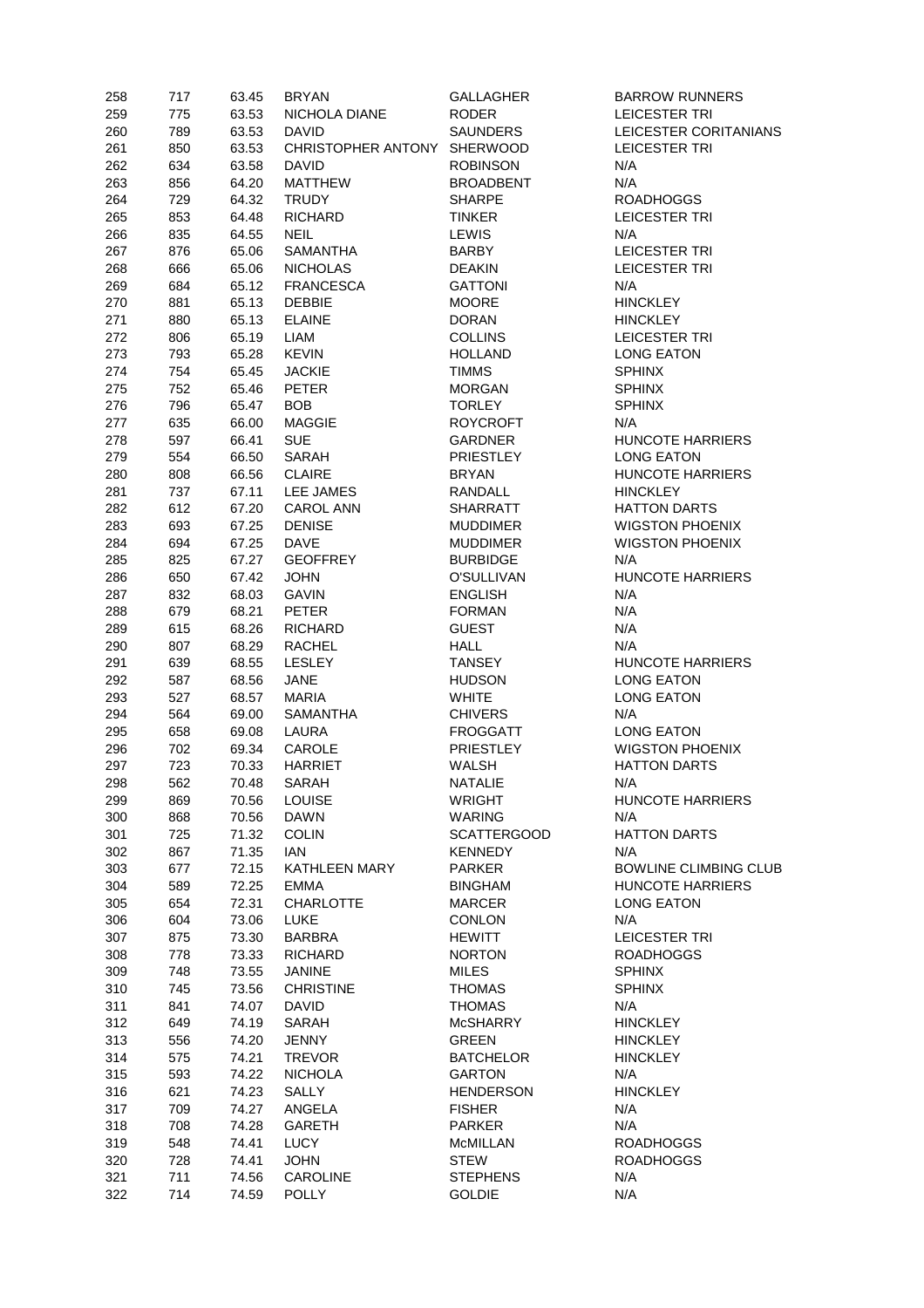| 323 | 558 | 75.06 | <b>ANNA</b>         | <b>KENCH</b>        | N/A                      |
|-----|-----|-------|---------------------|---------------------|--------------------------|
| 324 | 559 | 75.07 | DANNY               | <b>KENCH</b>        | N/A                      |
| 325 | 629 | 75.09 | VANESSA ELIZABETH   | <b>GOAD</b>         | N/A                      |
| 326 | 547 | 75.48 | HILARY              | <b>SPRINGTHORPE</b> | HUNCOTE HARRIERS         |
| 327 | 619 | 75.48 | <b>JACKY</b>        | <b>GRIFFITH</b>     | <b>HUNCOTE HARRIERS</b>  |
| 328 | 735 | 76.08 | NICHOLA CLAIR       | CHESSMAN            | N/A                      |
| 329 | 812 | 76.08 | <b>JOOLES</b>       | <b>PAILLIN</b>      | N/A                      |
| 330 | 522 | 76.45 | KAREN               | <b>PRESTON</b>      | <b>LONG EATON</b>        |
| 331 | 624 | 76.56 | <b>STEPHANIE</b>    | PETERS              | NUNEATON TRI             |
| 332 | 625 | 76.56 | <b>MARTYN</b>       | <b>SHUTTLER</b>     | N/A                      |
| 333 | 704 | 77.37 | ALISON              | <b>ROWLANDS</b>     | <b>BIRSTALL</b>          |
| 334 | 730 | 77.37 | LIZ.                | <b>JONES</b>        | <b>BIRSTALL</b>          |
| 335 | 703 | 77.37 | <b>SUZANNE</b>      | BETTS-SANDERS       | <b>BIRSTALL</b>          |
| 336 | 578 | 78.51 | <b>KAREN</b>        | <b>SIMPSON</b>      | N/A                      |
| 337 | 855 | 79.18 | MAXENE              | <b>HIGGINSON</b>    | N/A                      |
| 338 | 763 | 79.19 | <b>CHARLOTTE</b>    | <b>STANLEY</b>      | N/A                      |
| 339 | 882 | 80.27 | <b>ELOISE</b>       | <b>KNIGHT</b>       | LEICESTER TRI            |
| 340 | 874 | 80.38 | <b>DIPAK</b>        | PATEL               | <b>NUNEATON HARRIERS</b> |
| 341 | 608 | 81.48 | <b>KAREN</b>        | <b>BURNETT</b>      | <b>HINCKLEY</b>          |
| 342 | 595 | 81.49 | <b>ELAINE</b>       | <b>WISCHHUSEN</b>   | <b>HINCKLEY</b>          |
| 343 | 598 | 83.00 | ANDREA              | EARLEY              | <b>HINCKLEY</b>          |
| 344 | 773 | 83.00 | <b>ODETTE LYNNE</b> | <b>FOXALL</b>       | <b>HINCKLEY</b>          |
| 345 | 731 | 83.45 | <b>CHRISTINE</b>    | <b>COBLEY</b>       | <b>BIRSTALL</b>          |
| 346 | 872 | 87.18 | <b>NICK</b>         | <b>GURNEY</b>       | N/A                      |
| 347 | 652 | 87.18 | LYN                 | <b>TALBOTT</b>      | N/A                      |
| 348 | 516 | 87.31 | <b>PAUL</b>         | <b>McKAY</b>        | <b>HUNCOTE HARRIERS</b>  |
|     |     |       |                     |                     |                          |